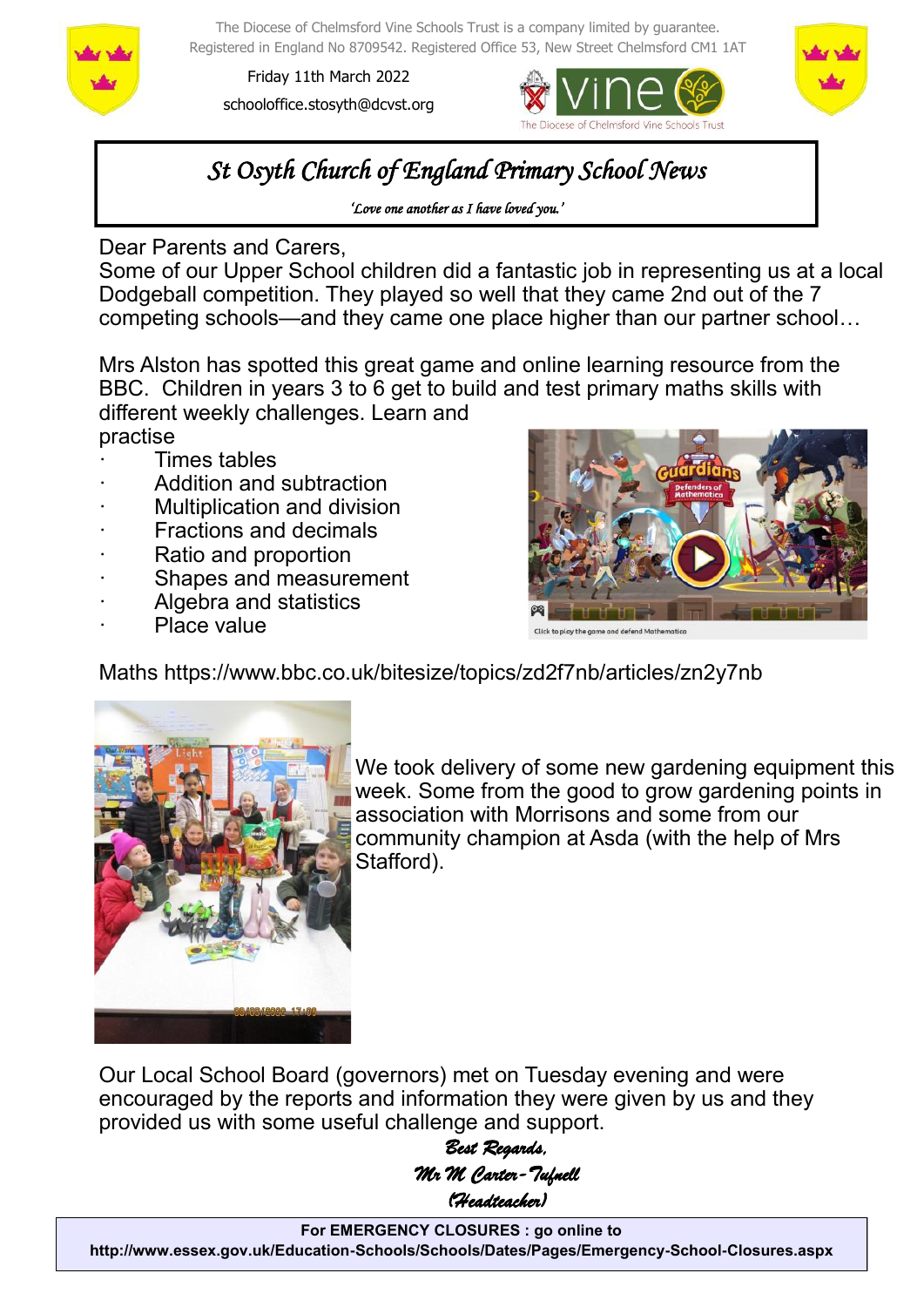### **School dinners - bookings can now be made until the Easter holidays**

Dinner bookings need to be made online, please select your meal choices and add the items to the basket before proceeding to the checkout. If your child is eligible for free school meals or universal infant free school meals you also need to complete the checkout process but you will not be charged.

**If you think you may be eligible for free school meals please contact the school office for a form.** 

Everyone is reminded not to park on the zig zag lines outside school and also to be considerate to all our neighbours and not to block their driveways.



All children must have a full **named** PE kit in school every day. **PE Kit: Black shorts,** 



**White t-shirt, Plimsols**

**Additional items allowed for outside: Plain tracksuit bottoms, top and trainers**

Children can wear a Fitbit (or similar) to school, but it is their responsibility to keep it safe during the day.

**All Watches, Fitbits and earrings need to be removed for P.E. lessons**



 **School Uniform**

Our full uniform policy can be accessed on our website:



https://st-[osyth.essex.sch.uk/key](https://st-osyth.essex.sch.uk/key-information/uniform/)-information/uniform/

### **Lost Property**

Please ensure that all uniform is named, in order for it to be returned to your children.



This also applies to coats and lunch boxes.





PTFA Event - Disco

Friday 25th March 2022 KS1 3.15pm to 4.30pm - KS2 4.45pm to 6.00pm

£3.50 per child to be paid through school money by Wednesday 23rd March

**Breakfast Club** is open from 7.45am for **all ages**, costing **£3.00 per session**.

Please accompany your children into the school office, the children have breakfast and a chance to play. If you unexpectedly need to use Breakfast Club your child can be booked in on arrival, but payment must be made before the end of the day.



 **These sessions must be booked and paid for on school money in advance**.